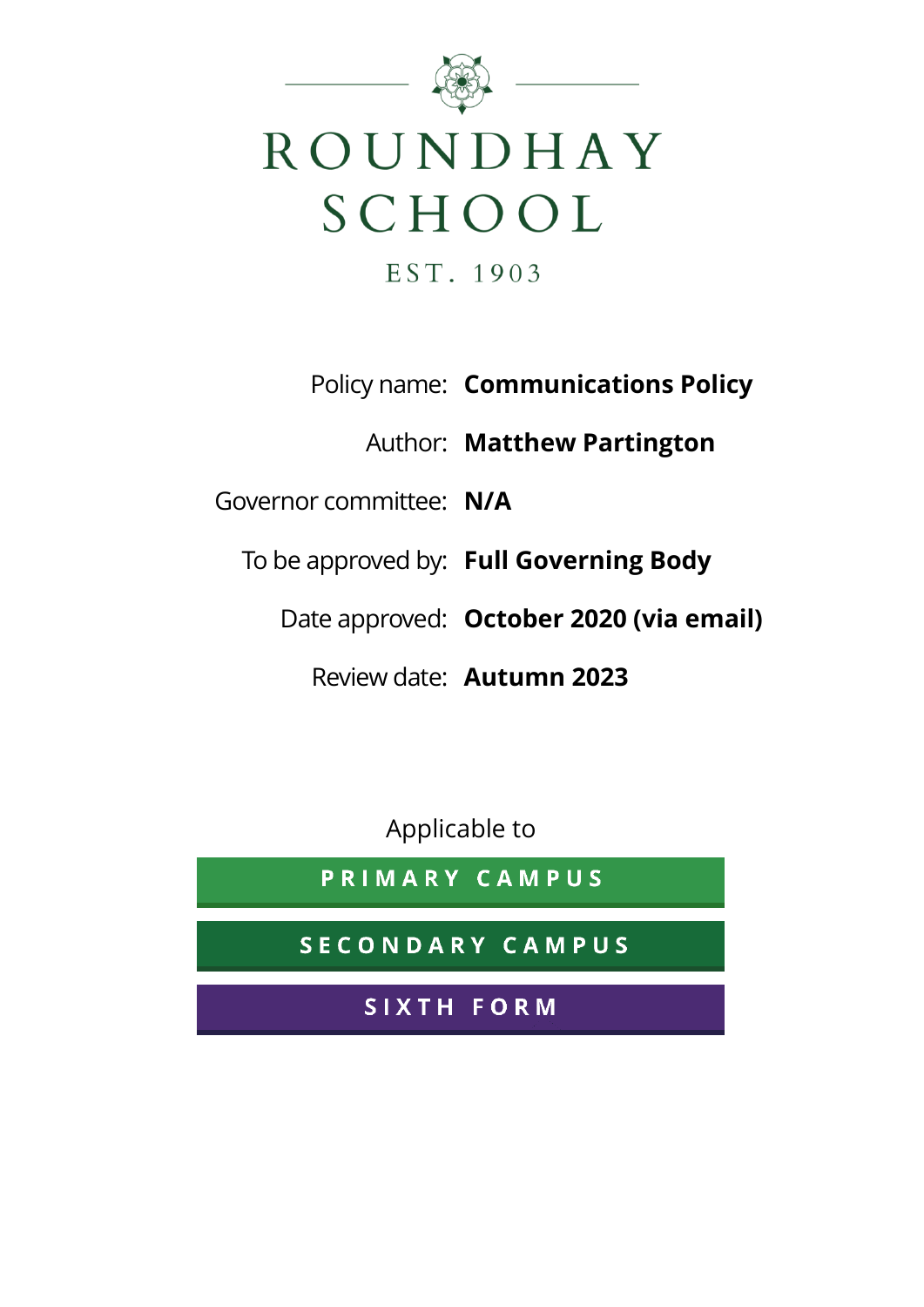### **1. Introduction**

At Roundhay School we strive to build strong relationships with parents, carers and visitors, in order to help create a stimulating, happy and safe learning environment which continues from school to home and the wider community, providing all our pupils with the opportunity to achieve their personal best. The trust, support and co-operation of parents is fundamental to the continued success of our school.

Our staff come to work to educate and support our pupils and we believe it is important for everyone involved with school life to communicate in a respectful manner, whether in person, on the phone, or online. In this way, staff, pupils, parents, carers and members of the public behave respectfully to each other at all times, which helps to promote the most constructive working and learning environment.

Roundhay School therefore asks parents, carers and visitors to:

- a) Positively support the ethos of the school by setting a good example in their speech and behaviour (including online) towards all pupils, staff members and other adults.
- b) Work constructively with staff members to resolve any issues of concern, including clarifying specific events in order to bring about a positive resolution. (Details of the most appropriate person to contact depending on the issue being raised can be found on our website 'Contact' page)
- c) Only ever send emails to staff that are constructive and respectful.
- d) Refrain from communicating (by telephone, email or at meetings in person or remotely) in a manner which could be perceived as threatening or demanding.
- e) Work alongside the school to improve their child's behaviour where necessary, understanding and accepting that a behaviour policy is fundamental and necessary to a safe and purposeful learning environment – this policy (and consequences outlined within) apply to ALL pupils; it is not democratic or open to negotiation.
- f) Make reasonable requests for meeting times, and not expect to see any member of staff without a prior appointment. (We will always try to accommodate a meeting or phone call as soon as possible, but do have many commitments, including teaching, throughout the day and we would ask that you understand and respect this).
- g) Agree to meet with the member of staff which is identified or delegated by the Headteacher, in the event of a dispute or disagreement. (N.B. The member of staff will be commensurate with the stage and scale of the concern and we will not accept demands to speak to a particular individual.)
- h) Make every effort to positively promote the school to the wider community and not publicly undermine the school or the implementation of school policies or publically manifest complaints or criticisms online, on social media platforms (eg Whatsapp / Facebook) or in public forums.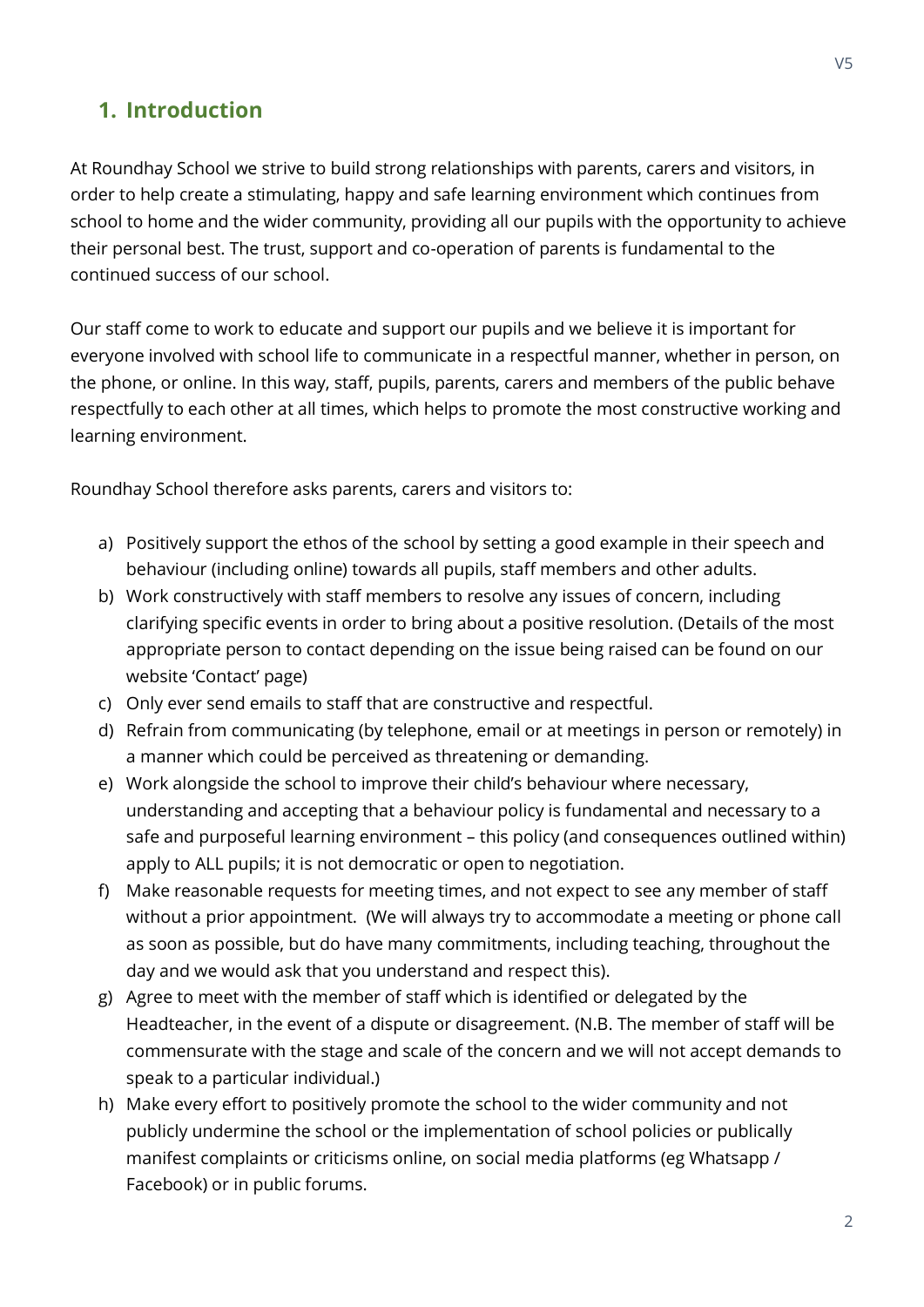- i) When making a decision to contact the school, please remember that we are a school of 2500 pupils (450 in the Primary Campus alone). No school in the country has the capacity to enter into lengthy or regular email or telephone conversations. **We do not have the capacity to meet persistent or immediate demands from parents / carers.**
- j) N.B. Staff should be given at least two working days to acknowledge receipt, though we will always endeavour to respond as soon as possible.

Any abusive, foul or insulting language, physical attacks or aggressive or threatening behaviour towards staff members, governors, pupils, parents or any member of the public within our premises, on the phone or online, at face-to-face meetings or remotely will not be tolerated under any circumstances. This also extends to posting or publishing comments online that risk bringing an individual or the school's reputation into disrepute.

Anyone exhibiting these behaviours will be formally warned by the school that this will not be tolerated and any future violation of this policy could then result in all future communications with the school being restricted to writing. The school will consider taking legal action as appropriate.

#### **All members of Roundhay School community have the right to work without fear of abuse or violence at all times.**

This Policy outlines the manner in which everyone is expected to act whilst on school premises or virtually, as well as further detailing the type of behaviour which will not be tolerated.

All employees of Roundhay School:

- Are required to demonstrate the highest possible professional standards at all times
- Deal with all pupils, fairly and consistently
- Communicate with all parents and visitors with the highest level of professional courtesy
- Be aware of and conform to all safeguarding routines in the school
- Uphold the professional integrity of the school and teaching profession at all times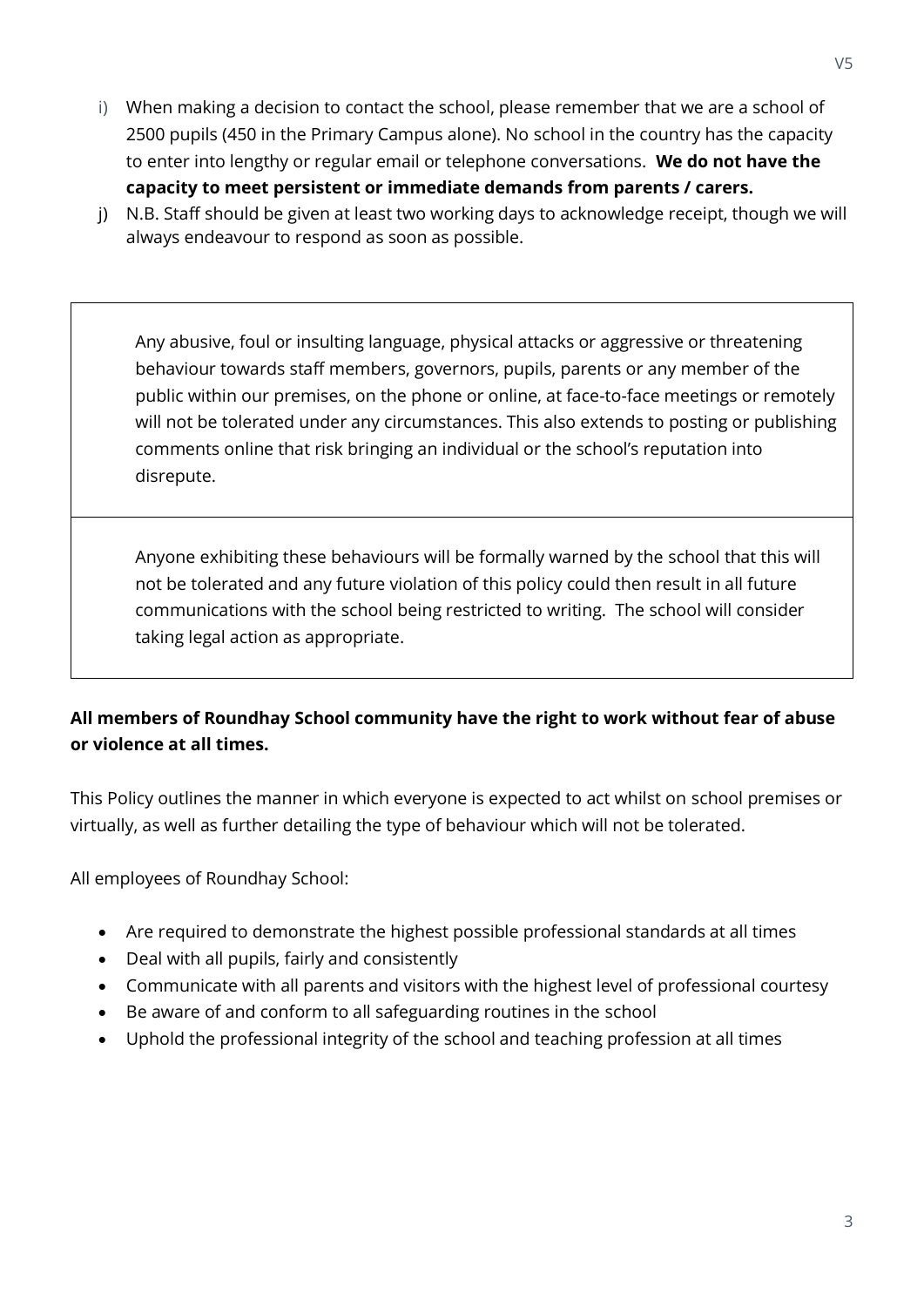# **2. Excessive Parental Contact / Demanding Behaviour**

Roundhay is a very busy and successful school and our priority will always be to teach, supervise and support our pupils. We are committed to working positively with home to effectively deal with any issues or concerns. However, we would ask parents / carers to understand that we will simply do not have the capacity to engage in excessive communications or lengthy meetings.

Once the school has given a reasonable amount of time to address an individual issue or concern, we will not engage in further communication regarding those issues to which we have already responded.

We are a school of over 2500 children, all with individual (sometimes complex) needs, we have a duty of care to support all of them, a range of statutory responsibilities and limited capacity / resources: carrying out these roles effectively for all pupils is not possible where individual parents / carers demand a disproportionate or unreasonable amount of time through emails, phone calls or meetings. We will ensure that communications cease when we deem that the excessive contact is to the detriment of our ability to carry out our respective duties in the interests of all our pupils.

Please note that it is not possible to interrupt teachers during the school day as they need to remain with their classes and often have commitments before and after school. If you need to speak to a teacher, please contact the school office who will acknowledge receipt of your query within 2 working days.

Any emergency situations will be dealt with separately.

#### **Please remember that any time dealing with complaints, excessive communications or questioning of school procedures is time away from our primary aim of supporting our pupils.**

Please note the following:

- If parents / carers are rude, abusive or speak in an inappropriate tone over the telephone, our staff will politely end the call.
- If any email is rude or inappropriate in tone we reserve the right not to reply, or we may choose to take the action outlined within this policy.
- If parents / carers are rude, abusive or speak in an inappropriate tone during a face-to-face meeting or a virtual meeting, our staff will terminate the meeting immediately.
- In either case, the school will forward a copy of this policy to reiterate our expectations and rights with regard to appropriate communication.
- In circumstances where school has listened to the request of a stakeholder (i.e. parent or pupil), considered the request and shared the outcome of this with the stakeholder, should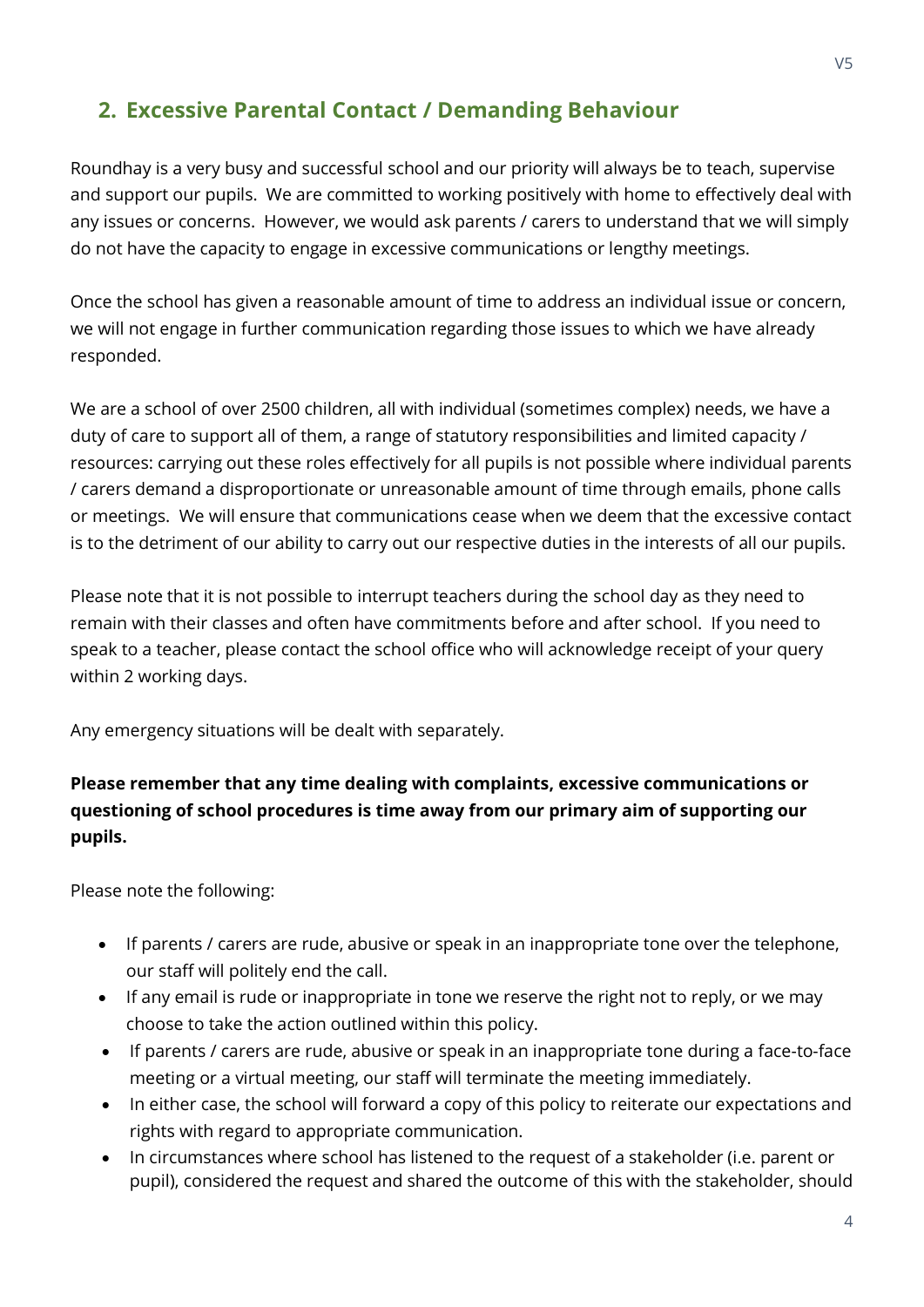the stakeholder continue to repeat or labour the same request, school reserves the right to cease communication or to limit the reply with a repeat of key messages already shared.

- In such situations where staff feel that they have been misquoted or misrepresented, the School reserves the right to limit contact to written communications. This is entirely at the discretion of the school.
- When the school judges email correspondence to be excessive, the school reserves the right to cease communication or only offer a reply with a repeat of key messages already shared.
- In such circumstances, a face-to-face or virtual meeting will be offered to attempt to deal with any issues or concerns.
- Following reasonable attempts by the school to arrange a meeting at a mutually convenient time, or if a meeting is refused, then communication on this issue will cease.

**Whilst we welcome feedback and regularly consult with a range of stakeholders in making key decisions, ultimately the school has to make decisions in good faith, which we deem to be in the best interests of our pupils. Whilst it is never our intention to disappoint, given the size of our school it is not always possible to secure agreement or consensus (and schools are not duty bound to do so). Decisions around behaviour expectations, uniform, teaching and learning strategies or strategic direction are at the discretion of the Headteacher and do not require consensus or parental approval. Equally, the school reserves the right to disregard advice given or offered by stakeholders (however wellmeaning) that it believes are not in the best interests of its pupils or staff. This includes advice that either exceeds or contradicts DfE (Department for Education) guidance. We are therefore unable to enter into lengthy discussion or debate regarding such issues. This position is protected by law.**

## **3. Legal Framework**

3.1 This policy has due regard to statutory legislation, including but not limited to the following:

The Education Act 2011 The Equalities Act 2010 The Education Act 1996 The Children Act 2004

3.2 This policy also has due regard to statutory guidance, including, but not limited to, the following:

DfE (2019) 'Keeping children safe in education'

## **4. Related School Policies**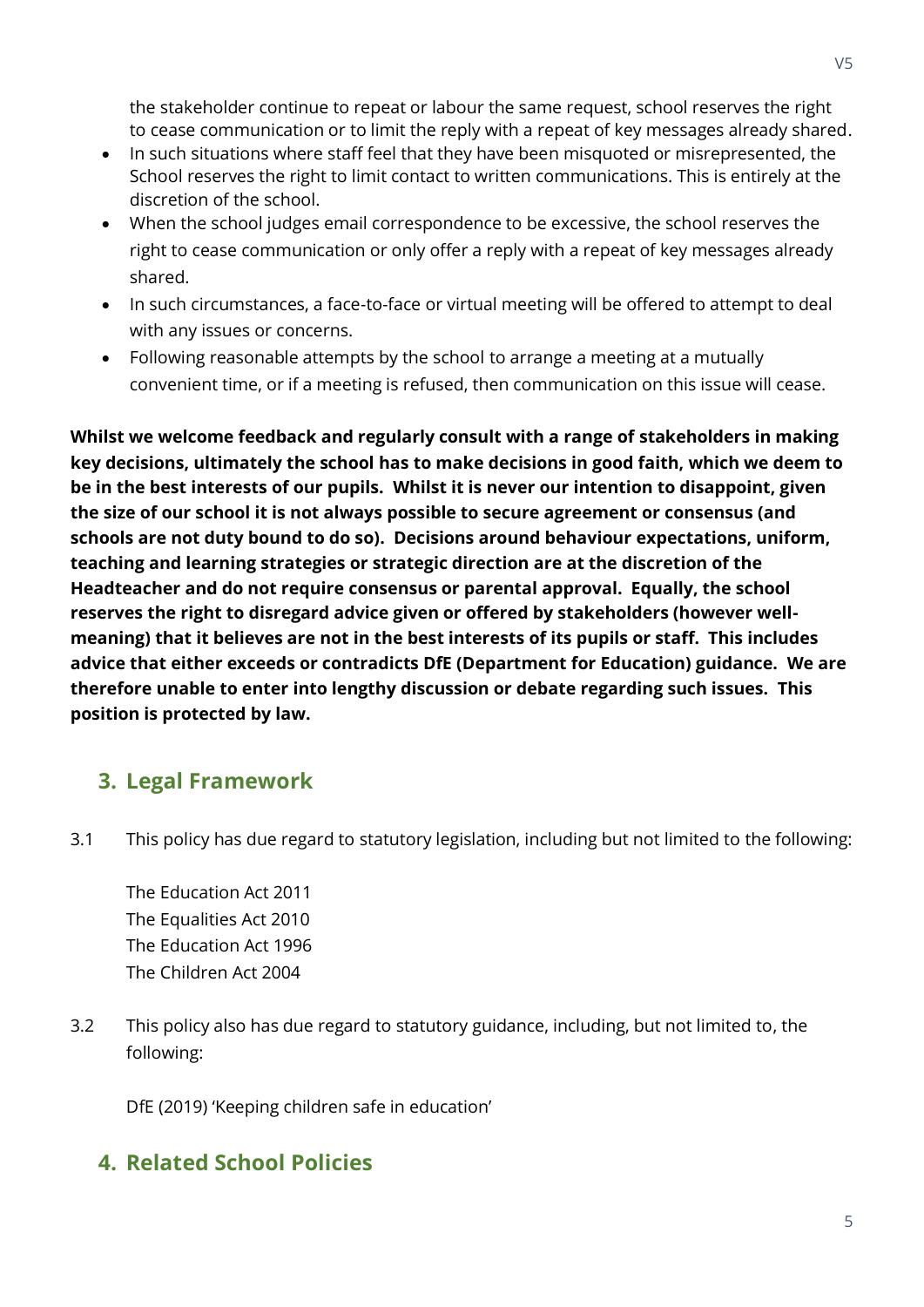- 4.1 This Communications Policy has due regard to the following school policies and procedures:
	- Health and Safety Policy
	- Complaints Policy
	- Equality and Diversity Policy
	- Online safety Policy
	- Child Protection and Safeguarding Policy

### **5. Expected Behaviour**

- 5.1 Simply put, we expect that all parents, visitors and members of the public will treat each other, staff members, pupils and external agencies with dignity and respect.
- 5.2. Parents should be aware of school policies, and know that copies are available via the school's website or from the school directly. When raising a concern, we would ask parents to ensure that they act in accordance with school policies and maintain a positive approach at all times whilst on the school premises and in their communications with school.

## **6. Inappropriate Behaviour**

- 6.1 Though fortunately rare, the school takes any instances of inappropriate behaviour very seriously and will not tolerate any circumstances which may make pupils or members of staff feel threatened. A perceived threat, or any action which makes another individual feel threatened, can be sufficient to bar parents from the premises.
- 6.2 The use of foul and abusive language will not be tolerated on the school premises or over the telephone
- 6.3 Any individual at Roundhay School should not be discriminated against, whether a staff member, pupil or another adult, on the basis of their age, race, ethnicity, religion, cultural belief, attainment, disability, gender, sexuality or background.
- 6.4 Bullying, harassment or intimidation, including physical, sexual and verbal abuse, will not be tolerated under any circumstances.
- 6.5 The school holds the right to escort anyone off the premises who is displaying aggressive or disruptive behaviour.
- 6.6 Under section 547 of the Education Act 1996, it is an offence for any person to cause a nuisance or disturbance on school premises, in such circumstances the police may be contacted to assist in the removal of individuals from the premises, where necessary.
- 6.7 As outlined in this policy, the persistent occurrence of unacceptable behaviour can result in individuals being permanently banned from the premises.
- 6.8 The sending of abusive or threatening written or email messages will be treated in the same way as any other abusive or threatening behaviour.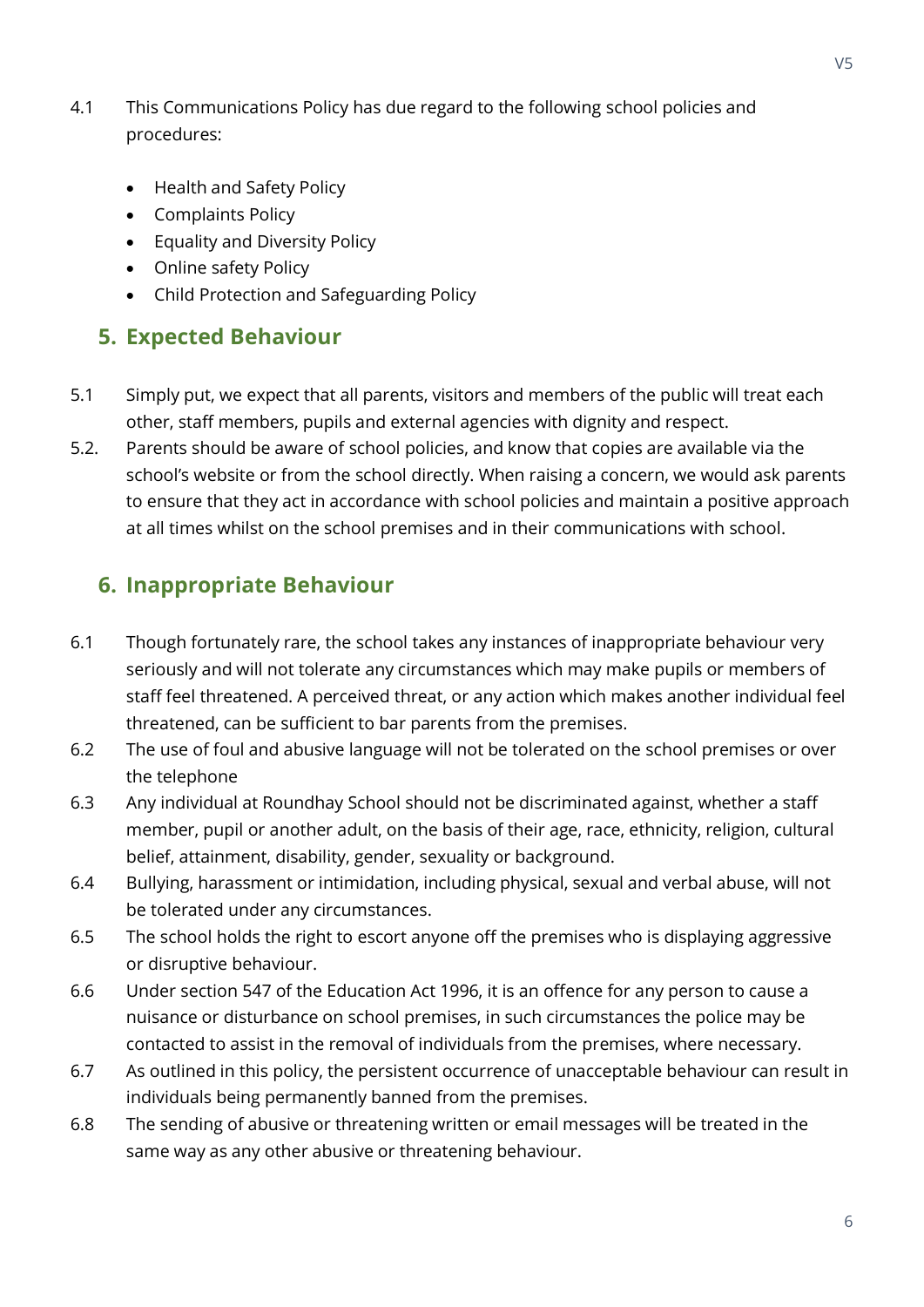- 6.9 The following are examples of inappropriate behaviour which may result in sanctions being issued against an individual:
	- Causing intentional damage to school property
	- Breaching the school's security procedures
	- Verbal abuse: swearing, talking in an aggressive manner, using offensive language or raising their voice at another individual
	- Making racist or sexual comments, or discriminating against any member of staff or pupil for any reason of position, gender or any other personal characteristic or behaviour
	- Physical violence
	- Physically intimidating an individual such as by standing in very close proximity
	- The use of threatening body language such as shaking a fist or wagging a finger close to an individual's face
	- Writing or online messaging abusive or defamatory comments regarding an individual or the school, including on social media

# **7. Use of social media**

- 7.1 Everyone is expected to act in an appropriate manner when communicating about the school on social network sites, such as Facebook, Twitter and Instagram. This extends to social media messaging platforms such as Whatsapp, Facebook Messenger and iMessage.
- 7.2 Parents and visitors must not attempt to befriend or otherwise contact members of staff or pupils through social media. Where contact has been attempted, this should be reported to the Headteacher.
- 7.3 Online content (including rumours, allegations and criticism) which are damaging to the school or any members of the school community should not be posted. In the event of defamation, the school will consider legal action.
- 7.4 All members of the school community, including parents and visitors are encouraged to use social media responsibly in order to set a positive example for pupils.
- 7.5 Cyber bullying of any kind will not be tolerated and will be dealt with as a serious incident.
- 7.6 Any cases of social media use that breach the guidelines of this policy will be reported to the Leadership Team immediately.
- 7.7 The Leadership Team will report offending individuals using the appropriate 'report abuse' section on the specific social media site, and will arrange a meeting with the individuals concerned to discuss their use of social media.
- 7.8 The individual will be advised to remove any posts or comments that are harmful, immediately.
- 7.9 The Leadership Team may contact the police for legal action where necessary.